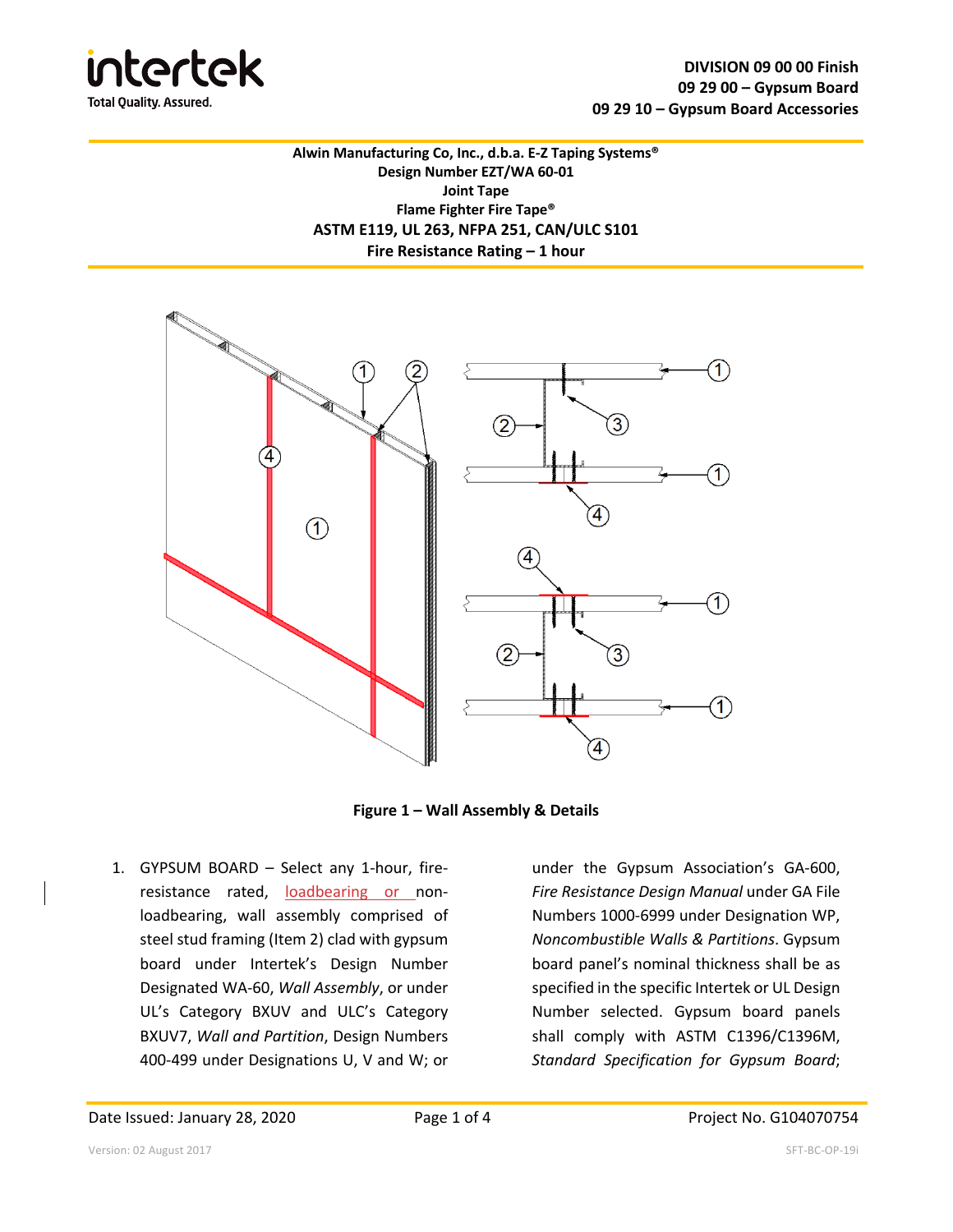ASTM C1177 *Standard Specification for Glass Mat Gypsum Substrate for Use as Sheathing*; or ASTM C1658 *Standard Specification for Glass Mat Gypsum Panels* and be Listed and Labeled under a recognized third-party Listing and Follow-up Program. Gypsum board panels shall be installed in accordance with ASTM C840, *Standard Specification for Application and Finishing of Gypsum Board*, and GA-216 *Application and Finishing of Gypsum Panel Products*. All vertical joints of gypsum board panels shall be tightly abutted and centered over steel studs (Item 2). All horizontal joints of gypsum board panels shall be tightly abutted and offset minimum of 12 in. between opposing gypsum board wall assembly faces.

- 2. STEEL FRAMING Steel studs and tracks shall be as specified in the specific Design Number compliant with Item 1 for size and gauge as well as attachments and length of steel studs in relationship to distance between steel top and bottom tracks (not shown). Steel stud cavities can be either empty or filled with insulation as specified in the specific Design Number compliant with Item 1.
- 3. FASTENERS Spacing pattern, length, and diameter of fasteners shall be as specified in the specific Design Number compliant with Item 1. Use Type S screws for attaching gypsum board panels (Item 1) to light gauge steel framing members (Item 2) and screws shall comply with ASTM C 1002, *Standard Specification for Steel Self-Piercing Tapping Screws for Application of Gypsum Panel Products or Metal Plaster Bases to Wood Studs or Steel Studs*.
- 4. CERTIFIED MANUFACTURER: E-Z Taping Systems® CERTIFIED PRODUCT: Joint Tape

Date Issued: January 28, 2020 Page 2 of 4 Project No. G104070754

CERTIFIED MODEL: Flame Fighter Fire Tape®

JOINT TAPE – Use patented, multi-layer, fiberglass reinforced, Flame Fighter Fire Tape® with pressure sensitive adhesive tested to requirements for joint tape under ASTM C474, *Standard Test Methods for Joint Treatment Materials for Gypsum Board Construction,* complying with requirements for joint tape under ASTM C475, *Standard Specification for Joint Compound and Joint Tape for Finishing Gypsum Board* for both paper-faced gypsum board (ASTM E1396) and glass-mat faced gypsum board (ASTM C1177 and ASTM C1658).

A. Flame Fighter Fire Tape® is typically used as a Level 1 Finish as described in GA-216, *Recommended Specifications for the Application and Finishing of Gypsum Panel Products*, (ASTM C840, *Standard Specification for Application and Finishing of Gypsum Board*) because it is not required to be set in or covered by joint compound. Level 1 Finish applications are typically used in unfinished parts of the building where aesthetics are not an issue, such as in plenum areas above ceilings, in attics, in areas where the assembly would generally be concealed or in building service corridors; and other areas not normally open to public view or such as in corridors, storage rooms, garages, parking structures, and other similar areas.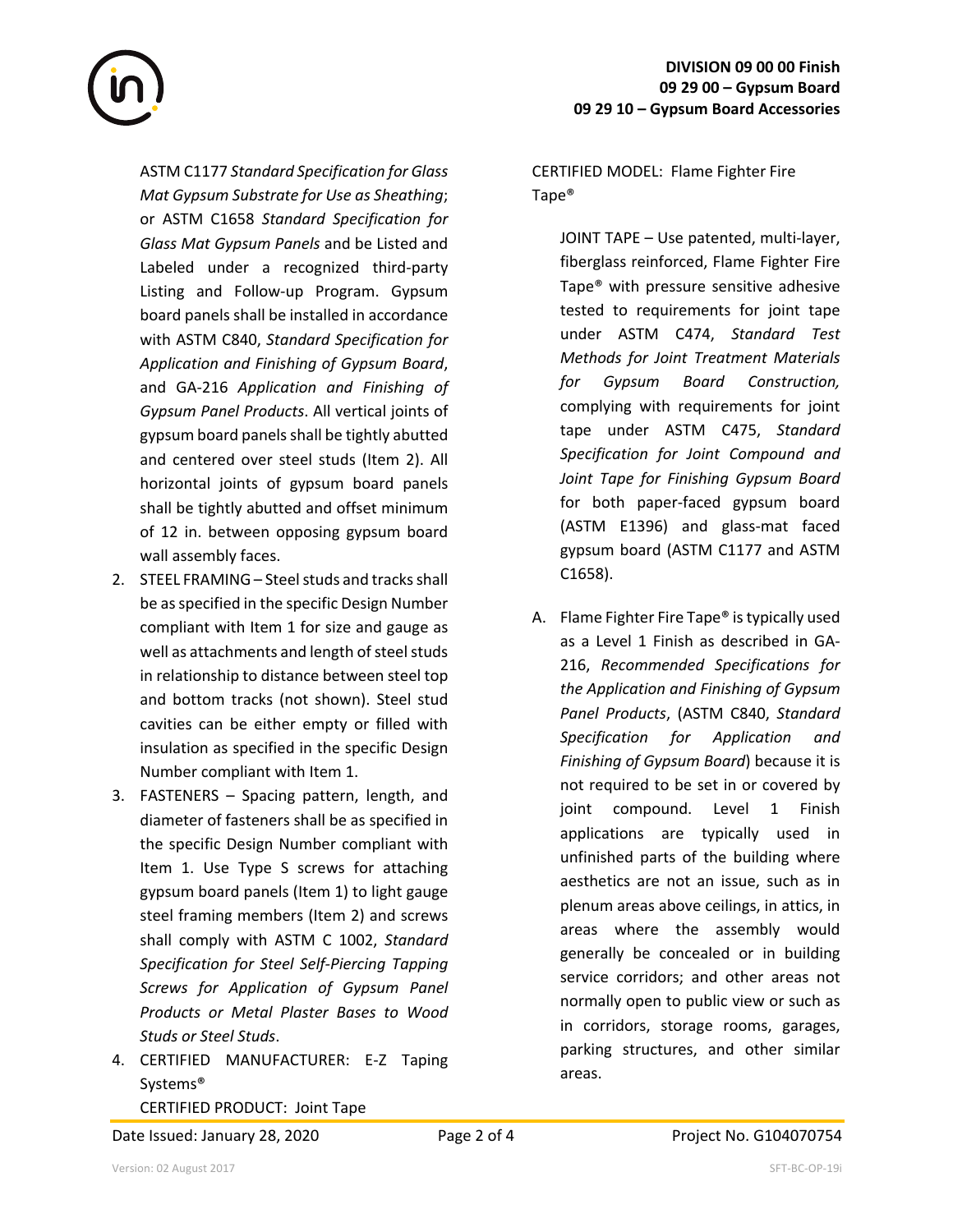

B. Center and apply Flame Fighter Fire Tape® over the vertical and horizontal gypsum board panel (Item 1) butt joints covering the butt joint and fasteners (Item 4). The butt joints and angles of the gypsum board panels (Item 1) shall

be clean, e.g. free of dust or powder, and completely dry prior to the application of Flame Fighter Fire Tape®*.* The pressure sensitive adhesive shall be in complete contact



**Figure 2 – Installation Methods**

with the adjacent gypsum board panel (Item 1) surfaces. Apply sufficient pressure to the Flame Fighter Fire Tape® using the E-Z Tape 3-in. plastic knife to aggressively adhere the pressure sensitive adhesive to the gypsum board panels' (Item 1) surfaces. Do not use your hand or any other tool because sufficient adhesion of the Flame Fighter Fire Tape® to the gypsum board panels (Item 1) will not be achieved. Use a corner roller to adhere Flame Fighter Fire Tape® to inside and outside gypsum board panel (Item 1) corners, e.g. angles.

C. The exposed outer surface of the Flame Fighter Fire Tape® is treated with silicone. Do not overlap Flame Fighter Fire Tape® onto itself because it will not adhere to itself. At intersections of Flame Fighter Fire Tape®, e.g. "L", " $+$ " and "T", abut the leading edge of the Flame Fighter Fire Tape® to the longitudinal edge of the Flame Fighter Fire Tape® being intersected.

D. Joint compound and paint will not adhere to Flame Fighter Fire Tape® without the application of an oil-based primer. When paint or a Level 2 or a Level 3 Finish using joint compound is desired, a compatible primer is required to promote adhesion to Flame Fighter Fire Tape®. A *Rustoleum®*  primer called Zinsser® Bulls Eye® Odorless**<sup>1</sup>**

<sup>1</sup> http://www.rustoleum.com/product-catalog/consumerbrands/zinsser/primer-sealers/odorless-oil-base-stain-blocker/